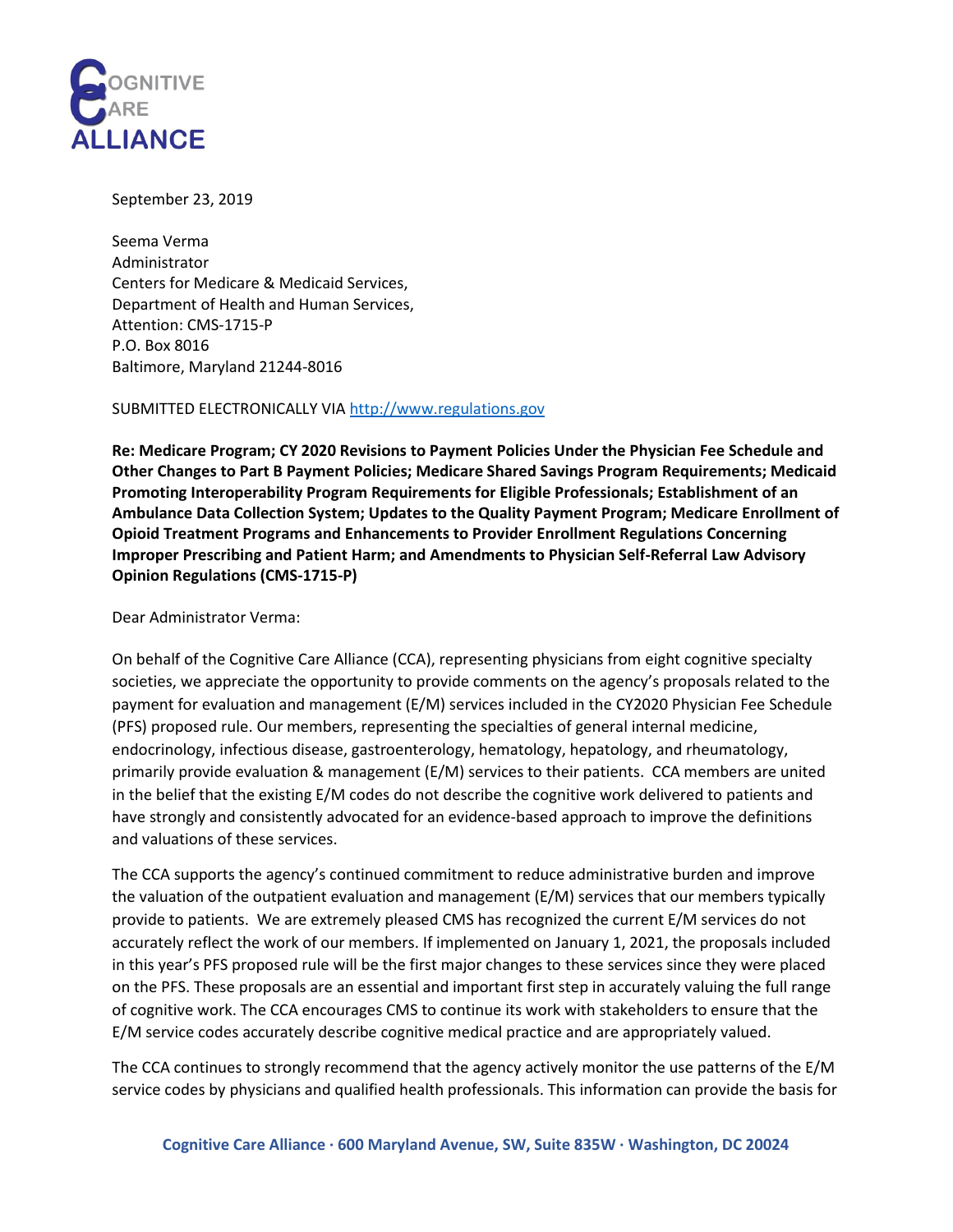the research needed to develop a representative, empirically-based understanding of the E/M services provided to Medicare beneficiaries by clinicians which is necessary to ensure that the E/M codes accurately represent the work delivered to patients. All future changes made to the E/M service code descriptions and valuations must be based on the best evidence-base possible if the E/M codes to accurately value cognitive work while protecting patient access, addressing workforce shortages and providing a foundation for value-based payment reforms. We urge CMS to formally propose in the CY 2021 rulemaking a process which incorporates evidence-based data into the valuation process of E/M service codes.

### *Outpatient Evaluation and Management Definitions and Valuations*

The CCA has been urging CMS to address the definitions, valuations and documentation requirements for these services so they better reflect the complex work of our members. Therefore, we were extremely pleased that the agency recognized that the documentation requirements for these services were burdensome to our members and that the code structure was not meeting the needs of providers or Medicare beneficiaries.

Under the policy CMS finalized for January 1, 2021 in the CY2019 PFS final rule, physicians would no longer be required to document these services according to the 1995/1997 guidelines and instead would have the choice to document according to the level 2 requirements for medical decision making (MDM), time, or the 1995/1997 guidelines for any level 2 through 4 service. However, CMS also finalized a single payment level for all level 2 through 4 visits.

While the CCA supported CMS' goal to reduce administrative burden, we had significant concerns that the single payment level policy would significantly reduce reimbursement for our members and potentially threaten patients' access to care. The CCA represents specialties whose members provide care to the most complex patients. Reducing the values of the level 4 and 5 service codes would have further undervalued the care our members deliver to patients. Many of our member specialties are already experiencing significant workforce shortages and we strongly oppose any policy that might exacerbate these shortages by making these careers financially unsustainable.

Since the released of the CY2019 PFS final rule, the American Medical Association (AMA) CPT Editorial Panel and Resource Based Relative Value Update Committee (RUC) have revised the E/M code descriptors and associated documentation requirements and valuations respectively. The changes to the code family include eliminating CPT code 99201, revising the documentation requirements to allow providers to bill by MDM or time, and creating a new extended service add-on code, 99XXX, only to be billed with level 5 services when the time spent on the calendar date of service surpasses that of a level 5 visit. The RUC recommended values for the code family included significant increases, particularly for level 4 and 5 services. CMS has proposed to accept both the revisions to the code family and the RUC recommended values for implementation in 2021.

The CCA appreciates the work of the AMA's CPT Editorial Panel and RUC and urges the agency to implement these changes as proposed, with the understanding that we see this as the beginning of a long overdue CMS commitment to ensure that the E/M codes are accurately defined and appropriately valued.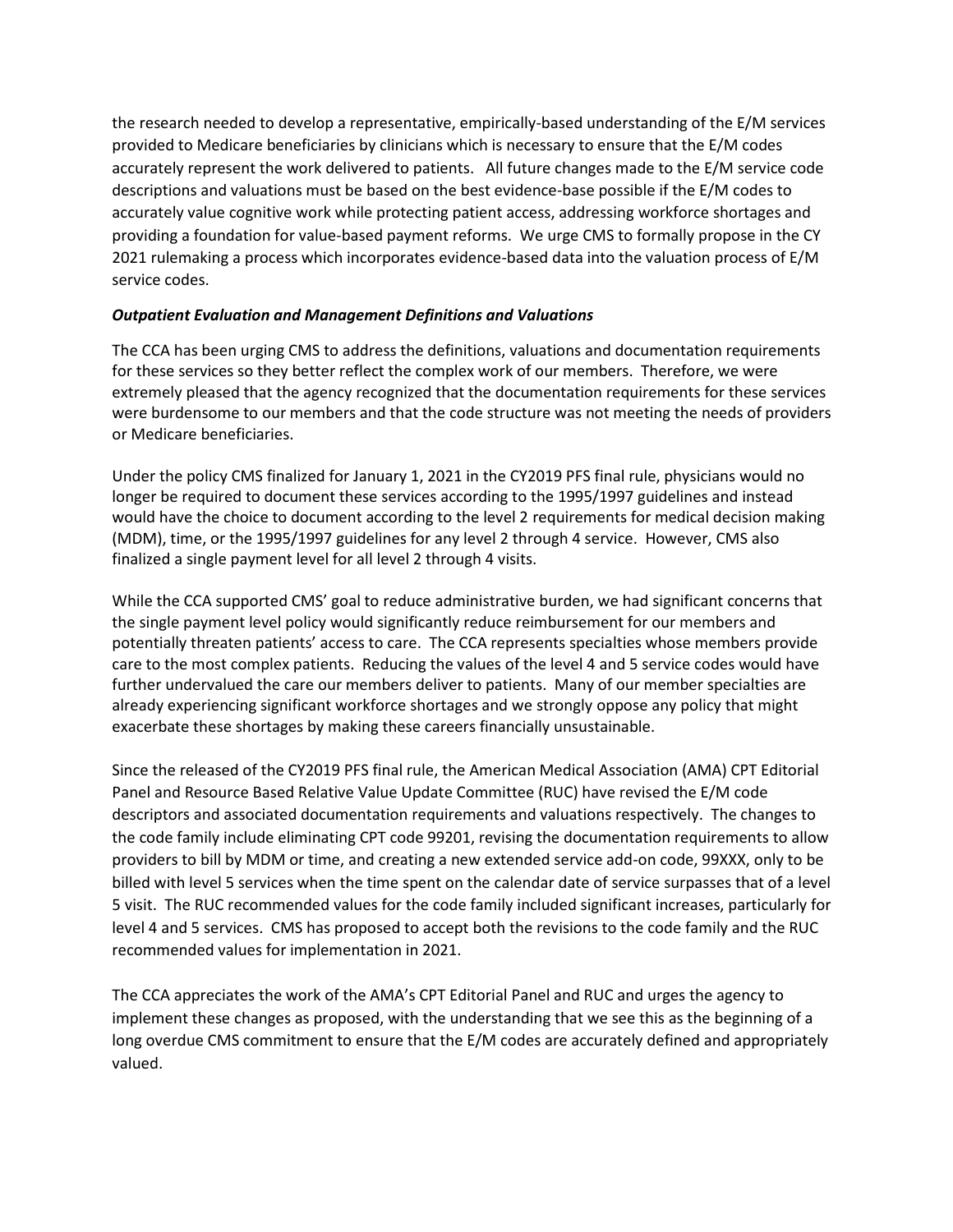#### *Medical Decision Making Documentation Refinement and EHR Opportunities*

The CCA is pleased that the revised documentation requirements will provide members with the option to document outpatient E/M services either by time or MDM according to the requirements approved by the CPT Editorial Panel. However, the CCA is concerned that the revised MDM requirements may not include key inputs and interactions that reflect the skills and expertise of our members. For example, the general internist must assess and manage many concurrent interacting medications and problems. The focus on data that is not clinically meaningful understates the importance of these interactions. Furthermore, the revised MDM criteria may not achieve the agency's goal to prevent upcoding or eliminate the opportunities to "cut-and-paste" data to fill out a note. MDM should be designed with gradations of complexity defined as clearly possible to allow the use of higher service codes levels where appropriate and prevent the accumulation of meaningless or repetitive data just for billing purposes.

The proposed level 5 MDM description provides an excellent example of the CCA's concerns. As written, the level 5 MDM requirements do not recognize encounters where the patient has several conditions, none of which is individually unstable, but when co-existing create a highly unstable situation. For example, a primary care physician might have a patient with several meta-stable problems such as diabetes, hypertension, elevated cholesterol, coronary artery disease, spinal stenosis, insomnia, and a difficult home situation. None is so unstable as to be considered "life threatening" but together are dire and highly tenuous. The current level 5 MDM defines High Risk as "Intensive" monitoring of drug therapy, a decision related to "elective major surgery with identified patient or procedure risk factors," a decision "regarding emergency major surgery," a decision "regarding hospitalization," or a decision "not to resuscitate or to de-escalate care." All of these definitions as revised by the CPT Editorial Panel focus on a single condition.

The CCA urges CMS to carefully review and analyze the implications of the MDM revisions to ensure that changes will sufficiently reduce administrative burden and optimize accurate code selection. Our members do not want to create a situation in 2021 where Medicare and private payors have different E/M documentation requirements. We believe that the commercial insurers will welcome the agency's leadership of a careful assessment of the proposed changes. CMS should work with the CPT Editorial Panel and other stakeholders to further refine the MDM documentation requirements to truly achieve CMS' goal of reducing administrative burden.

Furthermore, the CCA urges CMS to align MDM requirements and any future E/M documentation changes with the ongoing work of the Office of the National Coordinator for Health Information Technology (ONC) to ensure electronic health record (EHR) tracking capabilities support MDM documentation. The CCA believes that more work must be done to discourage physicians from cutting and pasting redundant and easily accessible data into their EHR notes. We believe the MDM refinement provides CMS with an invaluable opportunity to synergize with the ONC's role in developing EHR documentation and administrative certification requirements. Combining data review with electronic charting, based on refined MDM expectations, offers the genuine promise of behind-the-scenes documentation. Once the MDM expectations are optimized, then the EHR certification expectations can be developed in collaboration with stakeholders and the ONC.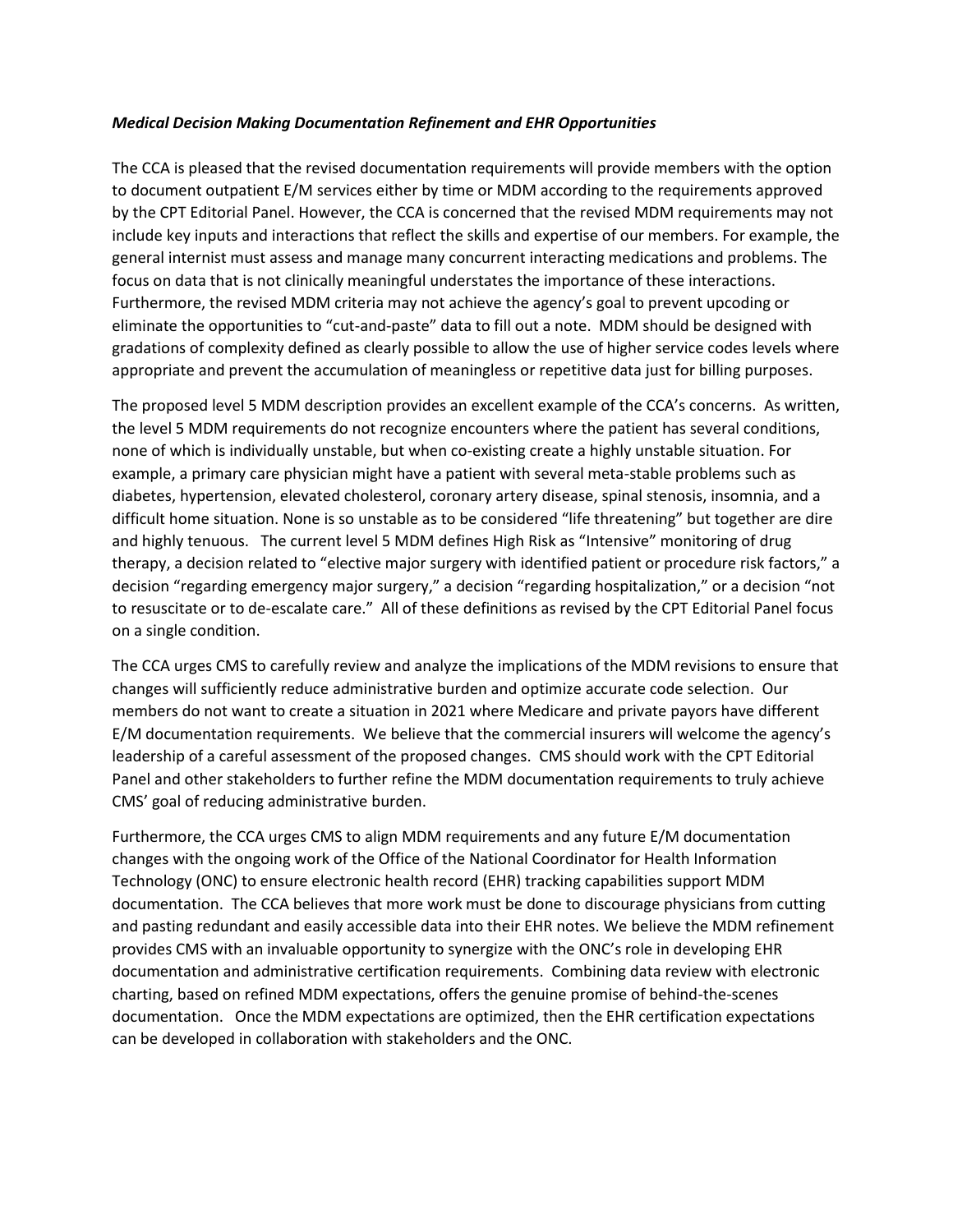### *Complexity Add-On Code*

In the CY2019 PFS final rule, CMS finalized a policy to create two complexity add-on services, one for primary care and the other for certain types of specialty care. The specialty care add-on was linked to work performed by certain specialties identified by CMS. The CCA had significant concerns about this policy since it would not be available to all of our members, namely gastroenterologists and hepatologists, who treat patients with complex chronic conditions like hepatitis C. Therefore, we were extremely pleased CMS revised this policy and instead is proposing to create a single complexity add-on service, GPCX1. This add-on service is tied to the patient's condition rather than work related to certain specialties.

The CCA urges CMS to finalize its proposal to allow providers to bill add-on code GPCX1 with E/M visits. Our members feel this code is necessary to capture the complex work they provide to patients that is not recognized by the revised code family. We recognize that the revised level 4 and 5 services describe complex patients, but there are certain types of patient conditions that are more clinically intense, as described by the Resource Based Relative Value Scale (RBRVS), to which this add-on should be applied. For example, in primary care, geriatrics, infectious diseases, the vast majority of Medicare patients have many simultaneous interacting concurrent conditions. There are also interacting medications that may create a parallel challenge. Additionally, for specialists like endocrinologists, rheumatologists, gastroenterologists, and hepatologists, the visit complexity derives from the multiple organ systems that are impacted by disease.

The CCA recognizes that all of these clinical scenarios merit billing the complexity add-on code. We stand ready to work with CMS and other stakeholders to develop documentation requirements for this service to ensure this code is used appropriately in situations where the complexity of the patient care is such that it is not captured by the revised E/M code valuations and avoid its overuse by having it applied in less complex cases.

## *Global Surgical Packages*

The CCA recognizes that CMS has been collecting data to inform potential changes to the 10 and 90-day global surgical packages and contracted with RAND to ensure future changes are data driven and reflect the work being performed as part of these packages. Our members do not typically perform any 10 or 90-day globals, but appreciate that CMS is planning to make any changes in an evidence-based manner. This is how we have urged CMS to approach changes to outpatient E/M visits.

CMS recognized that in its discussion of the complexity add-on code that "the typical visit described by the revised code set still does not adequately describe or reflect the resources associated with primary care and certain types of specialty visits", those typically delivered by our members. The agency states they proposed the add-on code "because the revised office/outpatient E/M code set does not recognize that there are additional resource costs inherent in furnishing some kinds of office/outpatient E/M visits." The CCA appreciates that CMS recognizes there is a fundamental difference between a cognitive office E/M visit and other visits, including post-operative follow up visits included in the global surgical packages.

The CCA urges CMS to ensure that any changes made to the global surgical packages reflect the actual physician work performed during these periods. We strongly support CMS' efforts to determine the appropriate number and type of E/M visits bundled into these packages.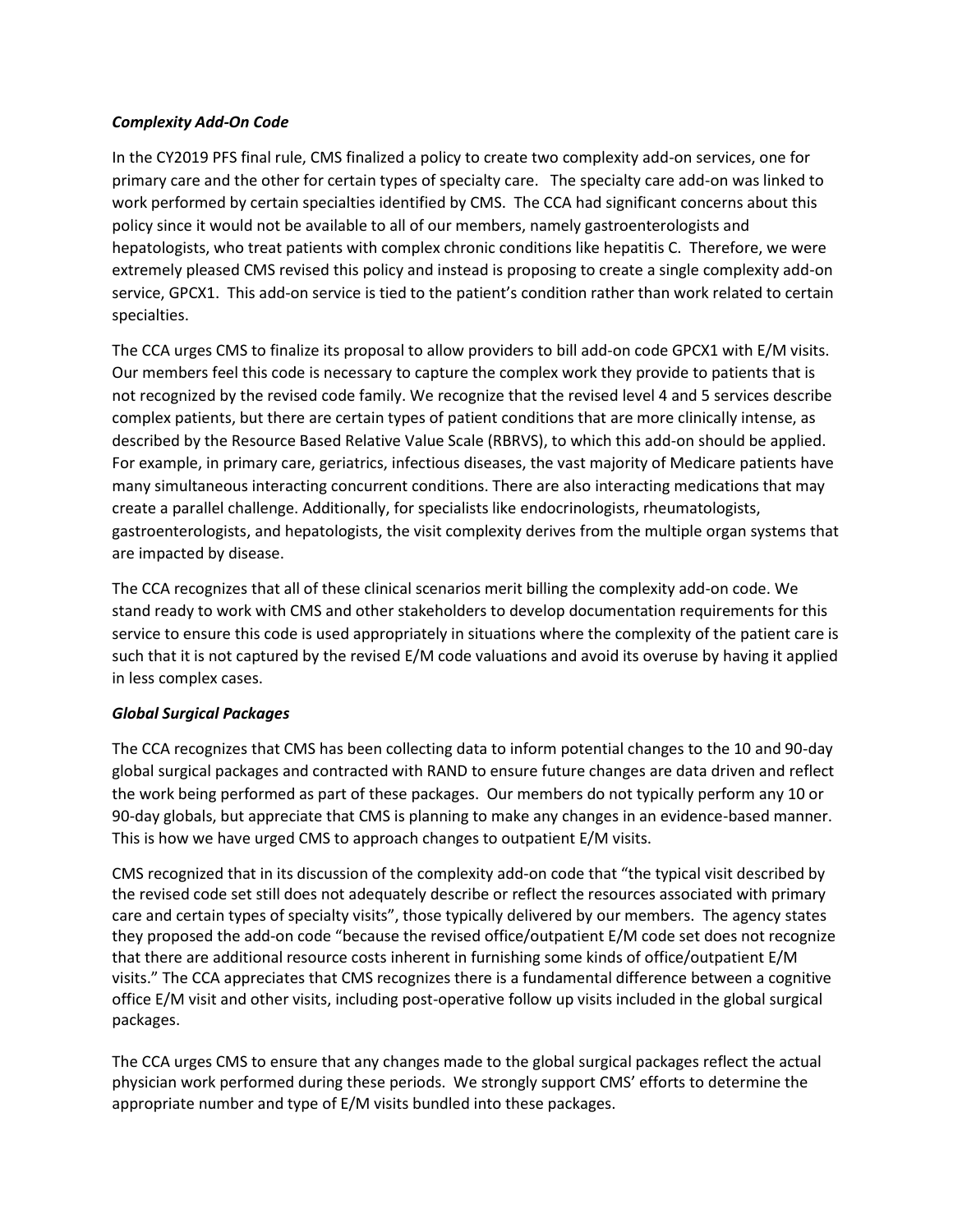# *Request for Comment on Revaluing Outpatient E/M Visits within Transitional Care Management (TCM), Cognitive Impairment Assessment/Care Planning and Similar Services*

CMS identified a number of services that are closely tied to E/M values in addition to the other E/M code families and surgical global services for re-evaluation. Of the services listed, CCA members may utilize the Transitional Care Management Services (CPT codes 99495-6) and the other E/M code families, particularly the inpatient E/M codes. The agency requests comment on how to adjust the RVUs for these services and on systemic adjustments that may be needed to maintain relativity between these services and outpatient E/M services.

The CCA urges CMS to focus future efforts on the other E/M code families. Like the outpatient E/M codes, these services must reflect the complexity and expertise required to deliver cognitive care to Medicare beneficiaries. Specifically, the CCA recommends that CMS work with CPT and other stakeholders to refine the documentation expectations for all the E/M code families with the same expectation of reducing administrative burden. As noted, this work should be based on the best understanding possible of the actual services delivered, have clearly defined levels of service where appropriate, and foster increasing reliance on the capabilities of EHRs to capture MDM itself and documentation.

We strongly urge CMS to commit to the revaluation of other E/M codes and families in an evidencebased manner. As an interim step, we suggest that the agency apply the same documentation changes that were recommended for the outpatient E/M codes to the other code families. The agency should also consider modeling similar changes and applying a proportional work RVU increase across the other E/M code families as appropriate.

## *Conclusion*

The CCA strongly supports the policy changes CMS has proposed for the outpatient E/M code families. The improvements made to the documentation requirements and the increased valuations will have a meaningful impact on our members and the patients they treat. We appreciate the profound implications of the agency's proposals and believe CMS has boldly initiated a new era of physician payment reform that will have a profound impact on the healthcare economy. The CCA believes the proposed payment policies are an important first step to ensuring that E/M services accurately represent cognitive medical practice and appropriately value this work and is encouraged that CMS understands the important fundamental distinction between cognitive and procedural work. The CCA contends that this distinction must be further explored and addressed to ensure Medicare beneficiaries receive comprehensive, coordinated cognitive care they require.

The CCA urges CMS to develop the comprehensive and representative evidence-base required to truly understand the work of cognitive physicians. The CCA believes that all future revisions to E/M services should be supported by an evidence-base that accurately represents current medical practice. The work of the CPT Editorial Panel and the RUC significantly advanced outpatient E/M coding and payment, but the CCA believes that more needs to be done to accurately capture the work of our members in all settings. We strongly recommend that CMS establish an advisory panel to help develop the necessary